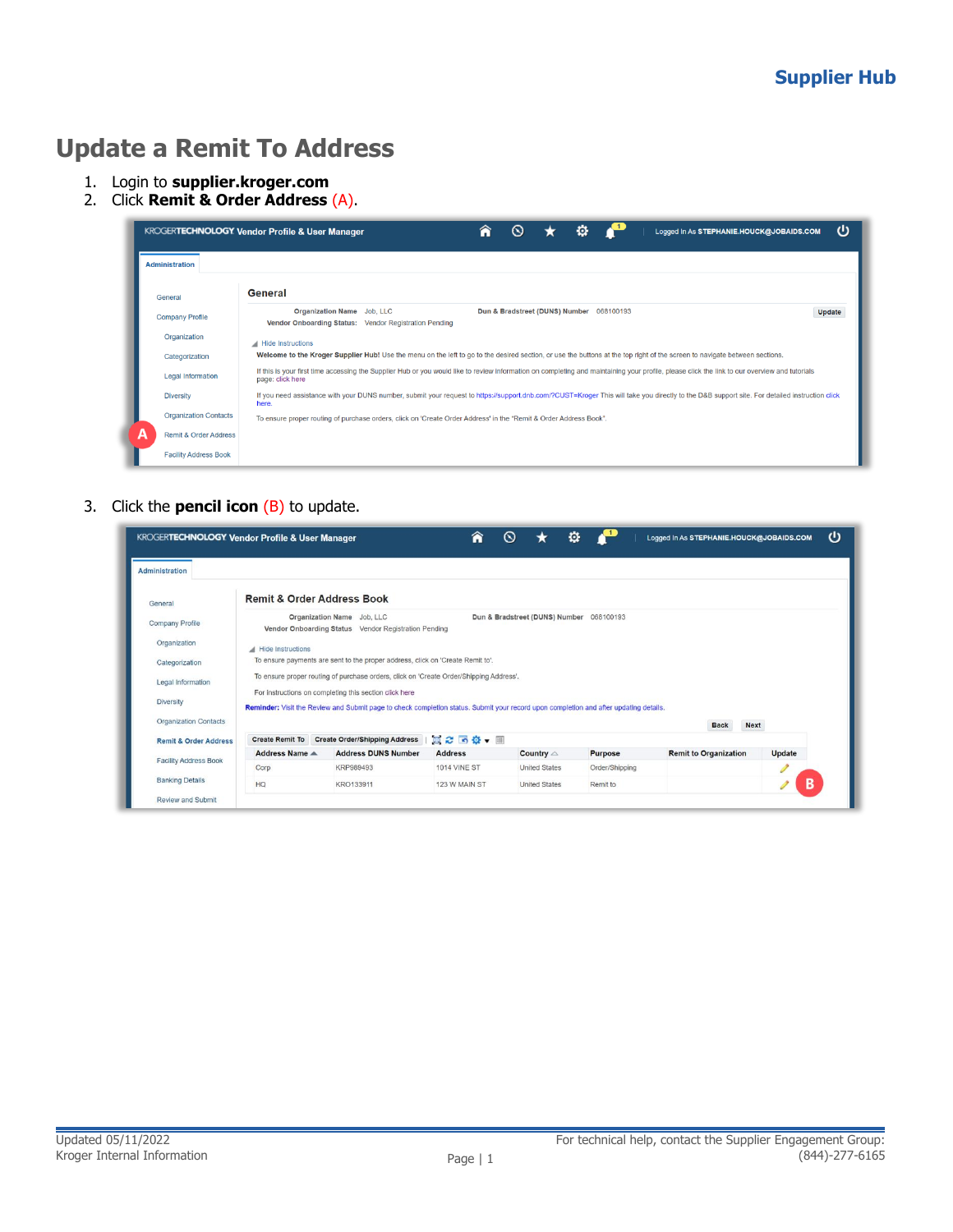## **Supplier Hub**

4. Use the below table to determine the next step:

| If:                                          | Do this:                                                                                           |
|----------------------------------------------|----------------------------------------------------------------------------------------------------|
| You do business with Harris<br><b>Teeter</b> | Select Harris Teeter from the Remit to Organization<br>(C) drop-down box.<br>• Continue to step 5. |
| You do NOT do business with<br>Harris Teeter | Leave the Remit to Organization drop-down box blank.<br>Continue to step 5.                        |

5. Click **Update Address** (D).

| KROGERTECHNOLOGY Vendor Profile & User Manager                              |                                                                                                                                                 | A                | $\omega$ | o |  | Logged In As STEPHANIE.HOUCK@JOBAIDS.COM | $\mathcal{O}$ |
|-----------------------------------------------------------------------------|-------------------------------------------------------------------------------------------------------------------------------------------------|------------------|----------|---|--|------------------------------------------|---------------|
| Administration: Remit & Order Address ><br><b>Update Address Details</b>    |                                                                                                                                                 |                  |          |   |  | Close Save                               |               |
| * Indicates required field                                                  |                                                                                                                                                 |                  |          |   |  |                                          |               |
| Organization Name Job, LLC                                                  |                                                                                                                                                 |                  |          |   |  |                                          |               |
| Hide Instructions<br>For instructions on completing this section click here | Use this screen to complete or update your remittance address details. Use the buttons at the top right to navigate to the required section(s). |                  |          |   |  |                                          |               |
| Address ID KRO133911<br><b>Remit to Organization</b>                        | $\checkmark$                                                                                                                                    |                  |          |   |  |                                          |               |
| D                                                                           | <b>Update Address</b>                                                                                                                           | Remit To Address |          |   |  |                                          |               |
| * Address Name                                                              | HO                                                                                                                                              |                  |          |   |  |                                          |               |
|                                                                             | Country United States<br>Address Line 1 123 W MAIN ST                                                                                           |                  |          |   |  |                                          |               |
| <b>Address Line 2</b>                                                       |                                                                                                                                                 |                  |          |   |  |                                          |               |
| City/Town/Locality WESTERVILLE                                              |                                                                                                                                                 |                  |          |   |  |                                          |               |
|                                                                             | County FRANKLIN                                                                                                                                 |                  |          |   |  |                                          |               |
| State/Region OH                                                             |                                                                                                                                                 |                  |          |   |  |                                          |               |
| Province<br>Postal Code 43081-1430                                          | Enter 2 letter state code for US                                                                                                                |                  |          |   |  |                                          |               |

- 6. Update the **address information** (E).
- 7. Click **Validate Address** (F).

| <b>Update Address Details</b>                          |                                                                                                                                                 | Close Save |
|--------------------------------------------------------|-------------------------------------------------------------------------------------------------------------------------------------------------|------------|
| *<br>Indicates required field                          |                                                                                                                                                 |            |
| Organization Name Job, LLC                             |                                                                                                                                                 |            |
| Hide Instructions                                      |                                                                                                                                                 |            |
|                                                        | Use this screen to complete or update your remittance address details. Use the buttons at the top right to navigate to the required section(s). |            |
| For instructions on completing this section click here |                                                                                                                                                 |            |
|                                                        |                                                                                                                                                 |            |
|                                                        |                                                                                                                                                 |            |
| Address ID KRO133911                                   |                                                                                                                                                 |            |
| <b>Remit to Organization</b>                           | $\checkmark$                                                                                                                                    |            |
|                                                        | <b>Update Address</b>                                                                                                                           |            |
| * Address Name                                         | Remit To Address<br>HQ                                                                                                                          |            |
|                                                        | * Country United States<br>$\checkmark$                                                                                                         |            |
| * Address Line 1   123 W MAIN ST                       |                                                                                                                                                 |            |
| <b>Address Line 2</b>                                  |                                                                                                                                                 |            |
| * City/Town/Locality WESTERVILLE                       |                                                                                                                                                 |            |
|                                                        | Ε.<br>County FRANKLIN                                                                                                                           |            |
| State/Region OH                                        |                                                                                                                                                 |            |
|                                                        | Enter 2 letter state code for US                                                                                                                |            |
| <b>Province</b>                                        |                                                                                                                                                 |            |
| * Postal Code 43081-1430                               |                                                                                                                                                 |            |
|                                                        | TIP Click the Validate Address button to continue.                                                                                              |            |
| F                                                      | <b>Validate Address</b>                                                                                                                         |            |
|                                                        |                                                                                                                                                 |            |